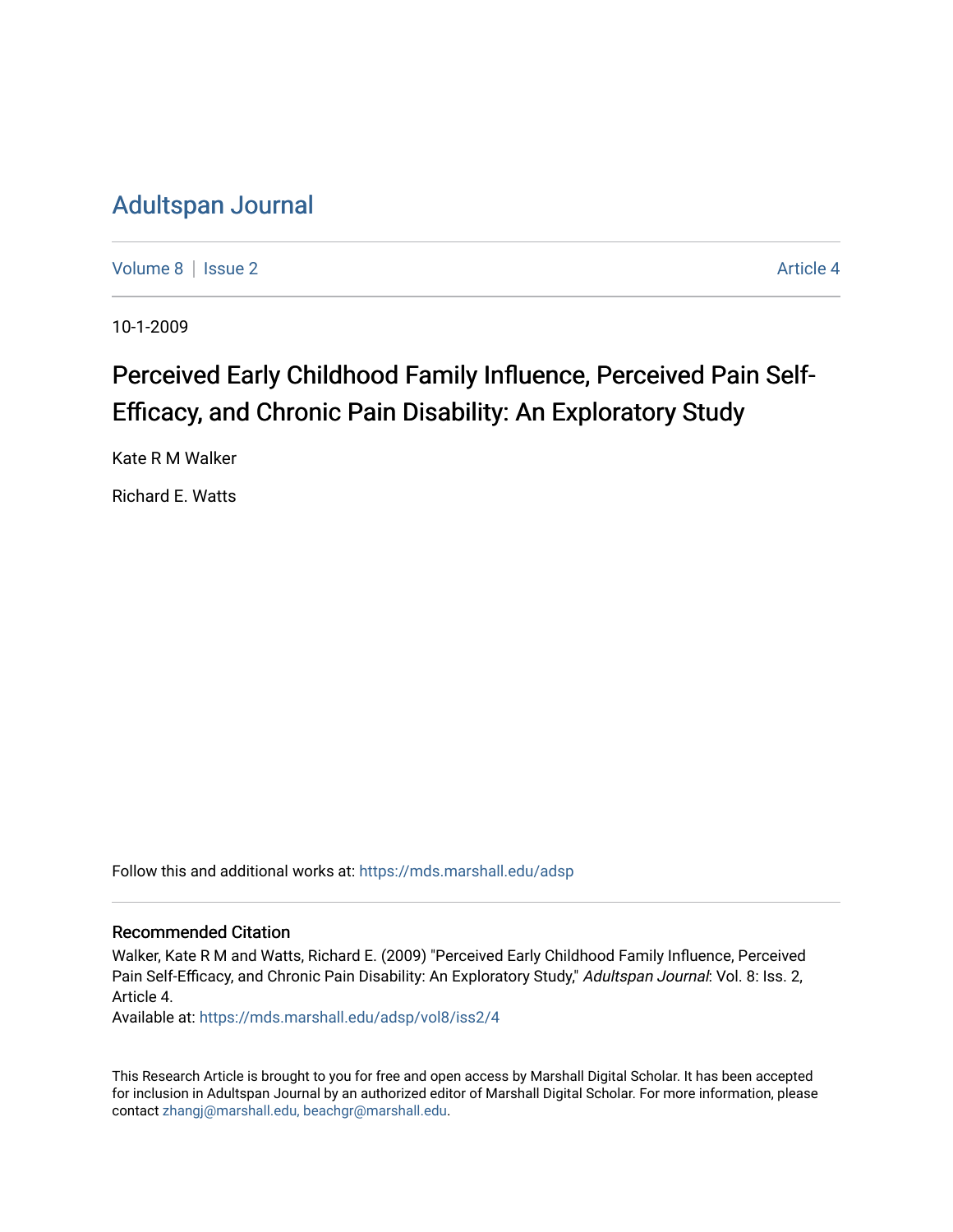# **Perceived Early Childhood Family Influence, Perceived Pain Self-Efficacy, and Chronic Pain Disability: An Exploratory Study**

## **Kate R. M. Walker and Richard E. Watts**

*The authors examined, with adult participants, the relationship between perceived early childhood family influence, pain self-efficacy beliefs, and pain-related disability. Perceived pain self-efficacy explained 37% of the variance in chronic pain disability, but perceived early childhood family influence was not a statistically significant predictor of chronic pain disability.* 

Chronic pain is an exponentially increasing issue for aging adults in the United States and has stretched the limits of technology and the ability of health care professionals to provide adequate care (Aronoff & Feldman, 2000; Gloth, 2001; Trunks, 2008). Chronic pain deprives individuals of their independence, confidence, quality of life, and often their primary support groups while leaving them with depression, anxiety, and uncertainty regarding a cure or a treatment for their pain condition (Dewar, White, Posade, & Dillon, 2003; Lame, Peters, Vlaeyen, Kleef, & Patijn, 2005; Paulson, Danielson, Larsson, & Norberg, 2001; Sullivan & Stanish, 2003).

When chronic pain leads to disability, individuals with such pain become dependent on others for their care (Dewar et al., 2003; Gloth, 2001; Paulson et al., 2001). Technologies exist to treat chronic pain; however, they are often expensive, and the low success rate and expensive follow-up care make the technologies helpful for only a few individuals who experience chronic pain (Pizzi et al., 2005). Research results have consistently indicated, however, that therapies dealing with the psychosocial issues of chronic pain patients as a part of a multidisciplinary program, including physical and medical modalities, are cost-effective and have been shown to (a) improve outcomes for individuals with a wide range of diagnoses, (b) reduce distress resulting from a chronic pain condition, (c) improve return-to-work status, and (d) decrease the individual's reliance on the medical and social services system (American Academy of Pain Medicine, 2005; Gatchel et al., 2003; Lemstra & Olszynski, 2005; Loeser, 1999; Pizzi et al., 2005; Sullivan & Stanish, 2003; Trunks, 2008; Turk, 2005). In particular, multidisciplinary programs that address self-efficacy have been associated with reductions in disability for patients with chronic pain (Arnstein, 2000; Flor  $\&$  Turk, 1988;Keefeet al., 2000;Wells-Federman, Arnstein, & Caudill, 2002).

*Kate R. M. Walker and Richard E. Watts, both at Center for Research and Doctoral Studies in Counselor Education, Sam Houston State University. Kate R. M. Walker is now in private practice, The Woodlands, Texas. Correspondence concerning this article should be addressed to Richard E. Watts, Center for Research and Doctoral Studies in Counselor Education, Sam Houston State University, PO Box 2119, Huntsville, TX 77341-2119 (e-mail: watts@shsu.edu).* 

*© 2009 by the American Counseling Association. All rights reserved.*

. . . . . . . . . . . . . . . **102 ADULTSPAN***Journal Fall 2009 Vol. 8 No. 2*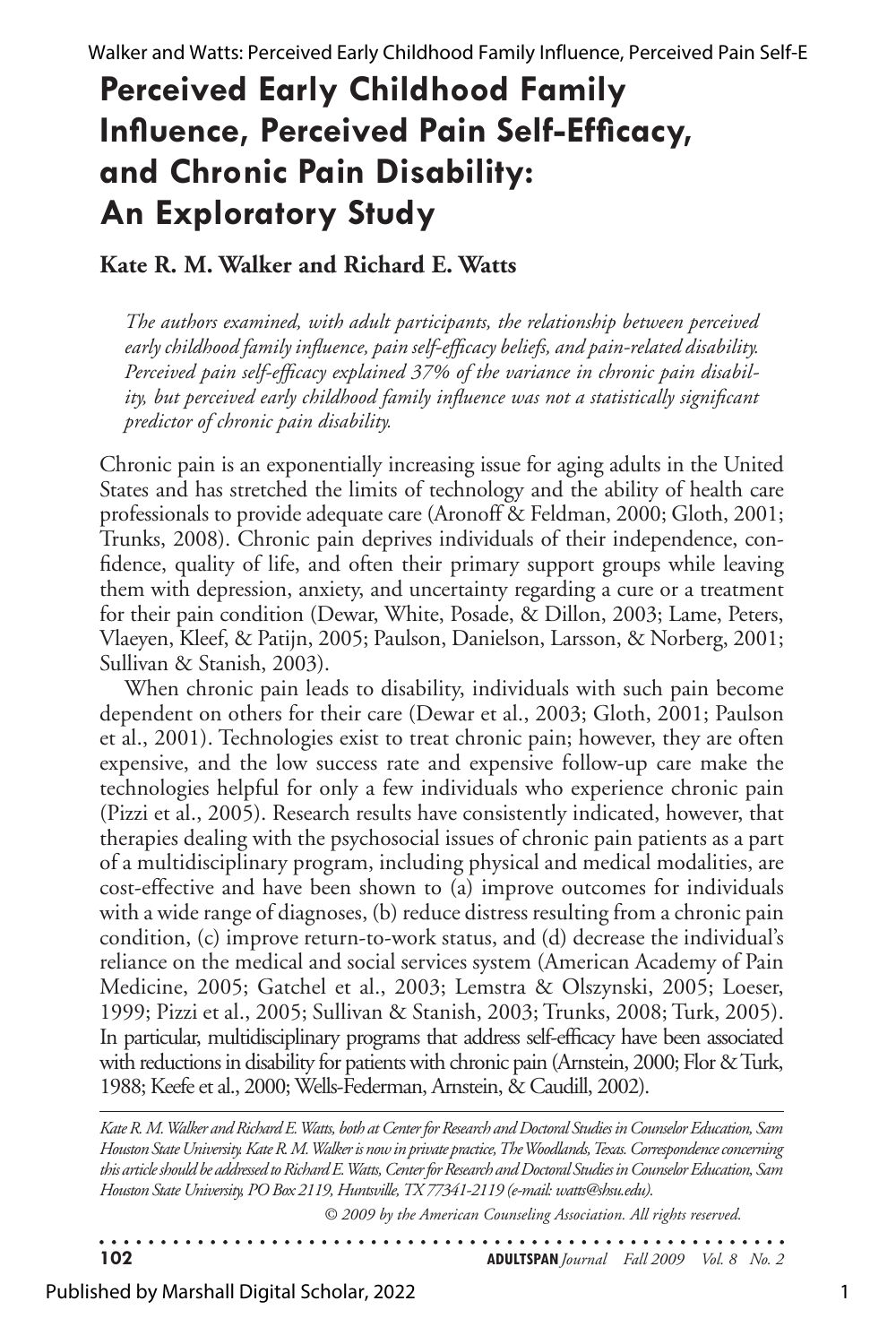## **Perceived Self-Efficacy Beliefs and Chronic Pain** Adultspan Journal, Vol. 8, Iss. 2 [2022], Art. 4

As the emphasis on improving outcomes for individuals with pain shifted from a biomedical model to a biopsychosocial model, research concentrated on the influence of psychosocial factors, including self-efficacy beliefs, in the progression of acute pain to chronic pain and disability (Kongstvedt, 1987). Bandura (1989) postulated that self-efficacy beliefs and performance are highly correlated and that self-efficacy beliefs can be predictive of behavior. According to Bandura (1997), stronger perceptions of self-efficacy result in the individual setting higher personal goals and even cultivating healthy behaviors.

Data from chronic pain research indicate that the level of perceived selfefficacy is a significant contributor of the extent to which an individual is disabled by chronic pain (Arnstein, 2000). Individuals with chronic pain who have higher scores on perceived self-efficacy scales were more likely to cultivate health behaviors and less likely to become disabled because of their chronic pain (Arnstein, 2000; Bandura, 1997; Keefe, Rumble, Scipio, Giordano, & Perri, 2004; Novy, Nelson, Hetzel, Squitieri, & Kennington, 1997; Woby, Watson, Roach, & Urmston, 2005). These results were consistent regardless of diagnosis or location of the pain and are consistent with Bandura's (1986) definition of perceived self-efficacy as an individual's judgment of what he or she can do with his or her actual skills, rather than whether or not the skills exist.

### **Perceived Early Childhood Family Influence**

Family factors influencing chronic pain and illness are also well-documented (Cano, Johansen, Leonard, & Hanawalt, 2005; Ehde, Holm, & Metzger, 1990; Rowat, 1984; Schanberg et al., 2001; Snelling, 1990; Turk, Rudy, & Flor, 1985). Families with an adult member who experiences chronic pain are less cohesive, are more prone to internal conflict, and experience more marital distress than families with healthy adult members (Cano et al., 2005; Smith & Friedemann, 1999; Snelling, 1990).

Traditionally, family constellation and family atmosphere have been discussed separately in Adlerian literature. Chandler (1986) noted, however, that the concepts of family constellation and family atmosphere are "closely related and interact by projecting the same kinds of influences on the individual" (p. 14). Consequently, in validating the Perceived Early Childhood Family Influence Scale (PECFIS; Chandler, 1986; Chandler & Willingham, 1986), Chandler used *family influence* as inclusive of components traditionally ascribed to both family constellation and family atmosphere. *Family constellation* addresses the notion that each family has its own unique configuration, and the role individuals choose to play in that configuration is primarily influenced by the way they perceive their place in the family. Thus, what matters most in the development of a child's personality is not so much the child's position in the family, but the child's interpretation of that position. Whereas the family constellation describes the interaction between members of the family, *family atmosphere* or climate describes the characteristic pattern established by parents and presented to their children as a standard for social living. This pattern also significantly influences the child's choice of role in the family (Carlson, Watts, & Maniacci, 2006; Dewey, 1971; Dreikurs & Soltz, 1964).

**ADULTSPAN***Journal Fall 2009 Vol. 8 No. 2* **103**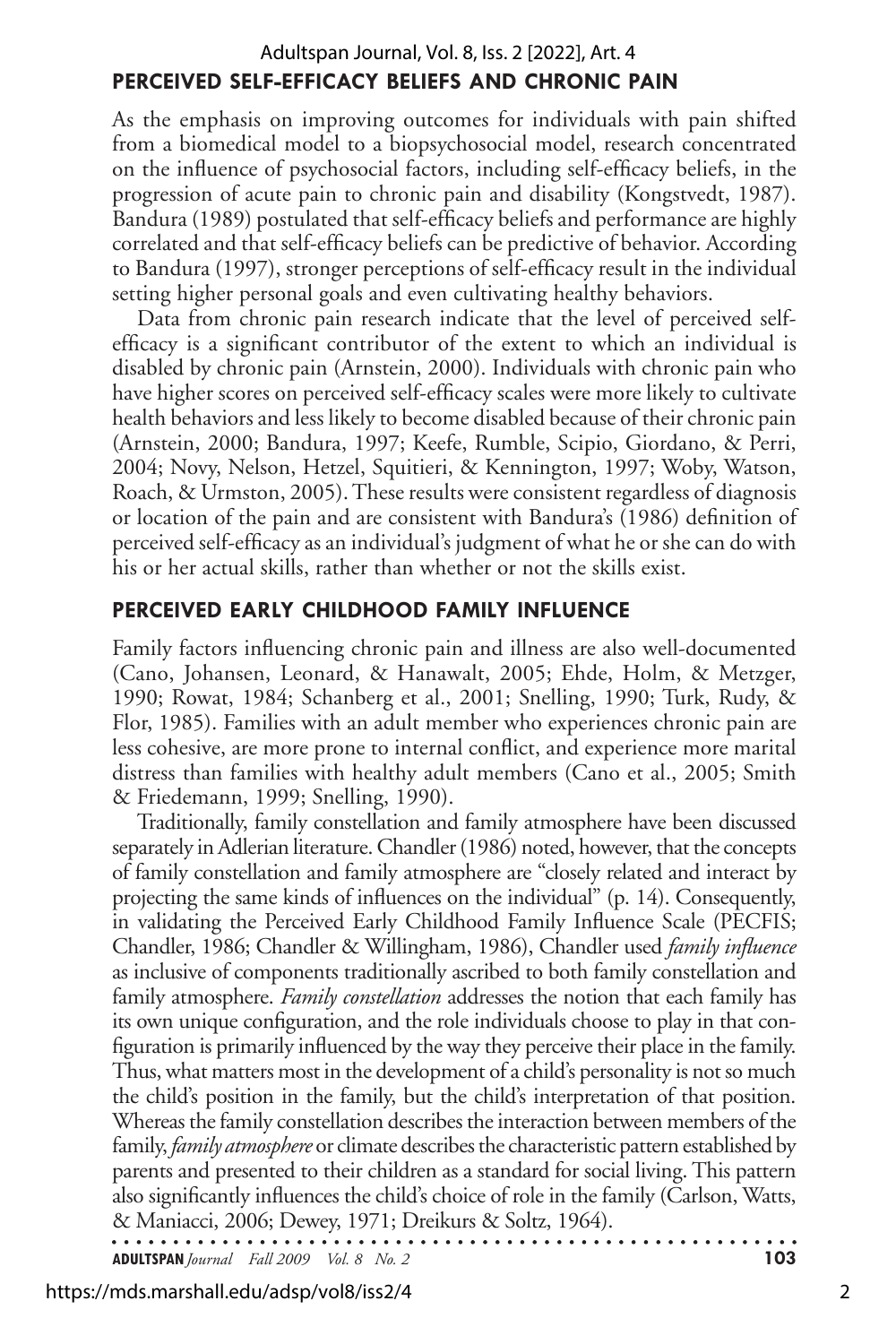Key to understanding the meaning behind individual motivation and behavior is the Adlerian concept of early recollections (Ansbacher & Ansbacher, 1956, 1979; Carlson et al., 2006; Manaster & Corsini, 1982; Mosak & Maniacci, 1999; Oberst & Stewart, 2003; Sweeney, 1998). Rather than viewing memories as tools to assess factual information, Adlerians believe that individuals selectively attend to or suppress memories that support their present goal-directed behavior. Thus, it is the perception rather than actual recollections that Adlerians consider to be vital to assessment and treatment (Clark, 2002; Singer & Salovey, 1993). Research has demonstrated relationships between early childhood recollections and individual self-efficacy, current style of life, and coping styles (Chandler, 1986; Chandler & Willingham, 1986; Dinter, 2000; Kern, Gfroerer, Summers, Curlette, & Matheny, 1996; Trusty, Ng, & Watts, 2005). However, we could find no research addressing perceived early childhood family influence and chronic pain. Developmentally speaking, adult perceptions of early childhood family experiences are closely related to current personality functioning and coping abilities (Carlson et al., 2006), including early memories regarding how adult family members coped with chronic pain.

The assertion of our study was that perceived early childhood family influence has an impact on self-efficacy beliefs of individuals with chronic pain (pain self-efficacy), triggering a behavioral response (chronic pain disability). The purpose of our study, therefore, was to examine the relationship between perceived early childhood family influence, pain self-efficacy beliefs, and painrelated disability with adult participants.

#### **Method**

#### **Participants**

The persons in our study were participants in a chronic pain program administered by a large behavioral chronic pain company in the state of Texas. The multidisciplinary program included behavioral therapy, physical modalities, and medical modalities. Data were obtained from assessments completed by a purposive convenience sample of 35 adults with chronic pain, ages 18–65 years, in one of five pain and injury clinics offering the chronic pain program. Participants (a) met the requirements set by the Texas Worker's Compensation Guidelines and national standards for participation in a pain program and (b) were already participating in a chronic pain management program that consisted of 4 hours of cognitive behavioral therapy and 4 hours of physical therapy. All assessments were written in English, and participation was limited to individuals who self-reported attending a minimum of 6 years of school and who demonstrated proficiency in reading the English language.

After we excluded participants' scores that did not meet the requirements for participation, 30 individuals remained: 20 men and 10 women (maximum age = 65 years, minimum age = 25, mean age =  $42.7$ ). The sample consisted of 12 Caucasians, 12 African Americans, 5 Hispanic Americans, and 1 Asian American. Ten participants reported only one injury, and 20 reported two or more injuries. Self-reported back pain was the predominant diagnosis, with 21 cases. Knee, ankle, and hip pain accounted for 5 cases; shoulder pain was

| 104 | <b>ADULTSPAN</b> Journal Fall 2009 Vol. 8 No. 2 |  |  |
|-----|-------------------------------------------------|--|--|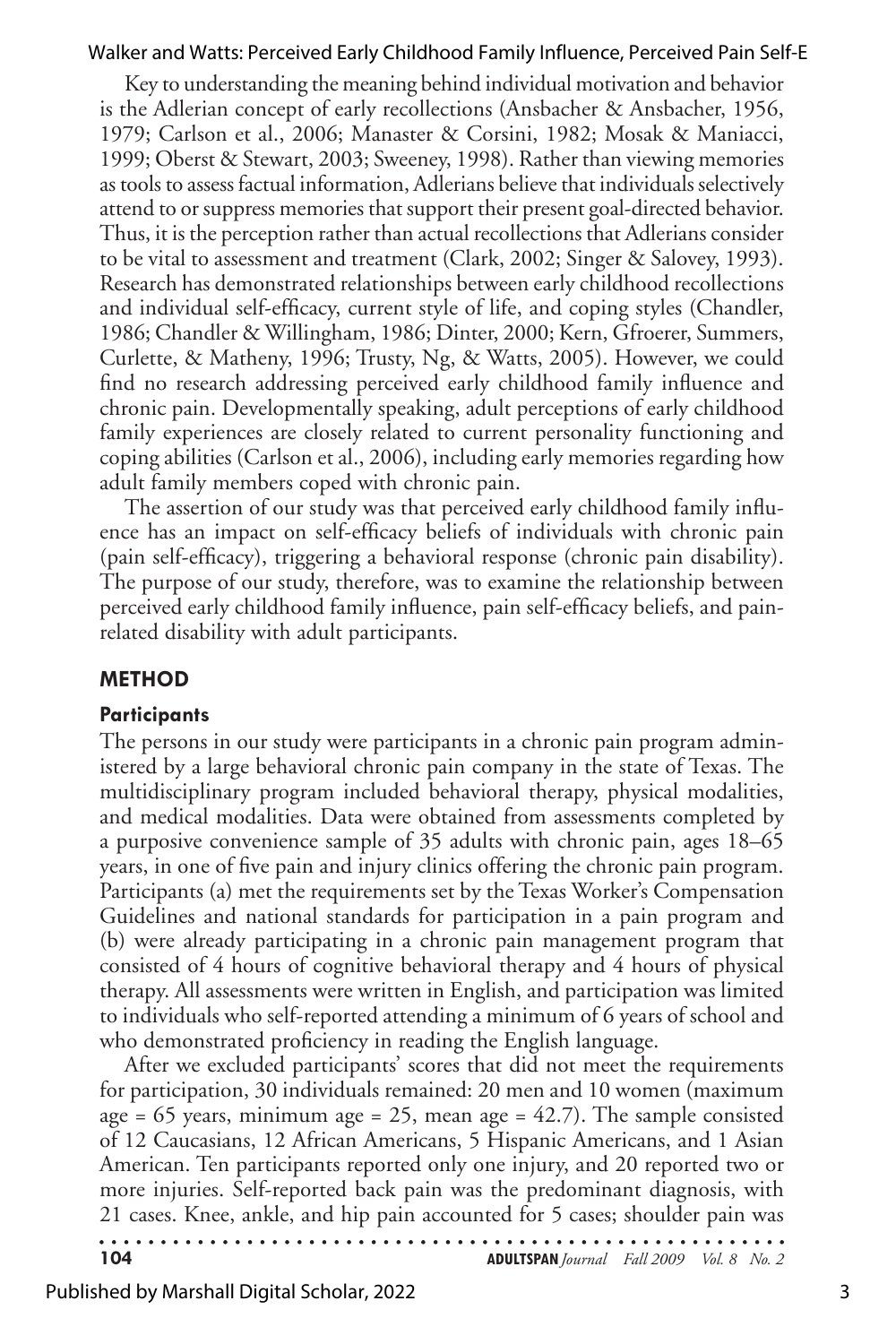reported by 6 participants; neck pain was reported by 3 participants; and face pain was reported by 1 participant.

Permission to conduct research on patients in a chronic pain program was obtained from the chronic pain company. If patients agreed to participate in the study, they were asked to sign a consent form that also explained that the status of their worker's compensation case would not be affected by their decision to participate in the study. Ethical clearance to conduct the study was obtained from the Internal Review Board for the Protection of Human Subjects at the second author's university affiliation.

#### **Instruments**

*PECFIS*. This 126-item self-report Likert-type instrument is designed to measure an individual's perceived early childhood family influence. The measure is based on the Adlerian hypothesis that an individual's positive or negative perception of early childhood family influence is a good indicator of present functioning (Ansbacher & Ansbacher, 1956, 1979; Carlson et al., 2006; Manaster & Corsini, 1982; Mosak & Maniacci, 1999; Oberst & Stewart, 2003; Sweeney, 1998). Participants in our study were asked to respond to items on the instrument regarding memories of childhood from about 10 years old and younger.

This instrument originally contained 175 items; however, the results of a factor analysis lowered the number to its present form containing 126 items (Chandler, 1986; Chandler & Willingham, 1986).Thefactors identified in the subscales are (a) Mother's Influence, (b) Father's Influence, (c) Parents' Influence, (d) Siblings' Influence (psychological birth order), and (e) Self-Influence (individual's view of psychological birth order). An approximately equal number of positively and negatively worded items are randomly distributed in the assessment. According to Chandler's scoring instructions, negatively worded items are recoded before they are scored; thus, higher scores reflect perceptions of a more positive early childhood family influence. Factorial and construct validity coefficients for this instrument range from .85 to .97 (Chandler & Willingham, 1986). The interitem scale reliability coefficient was .97, and the split-half reliability coefficient was .96. In accordance with these data, the PECFIS was determined to be both valid and reliable for accurately measuring participants' perceptions of early childhood family influence.

*Pain Self-Efficacy Questionnaire (PSEQ; Nicholas, 2007)*. The PSEQ is a 10 item self-report Likert-type instrument designed to measure the participant's confidence in performing certain daily tasks, despite the pain experienced. Construct validity was demonstrated through a Pearson product–moment correlation of –.74 when the PSEQ was correlated with the Patient Behavior Questionnaire(Lewis, Scott, & Sugai, 1994), an instrument that measures selfefficacy beliefs and activity levels. Reliability was demonstrated through high internal consistency, with a Cronbach's alpha coefficient of .92 and a test–retest correlation of .79 (McCahon, Strong, Sharry, & Cramond, 2005; Nicholas, 2007). We used the PSEQ total score for covariance analysis.

*Chronic Pain Grading Scale (CPGS; Von Korff, Ormel, Keefe, & Dworkin, 1992)*. The CPGS is a seven-item self-report Likert-type instrument designed to be a brief hierarchical assessment that grades individuals with chronic pain in terms of pain . . . . . . . . . . . . . .

**ADULTSPAN***Journal Fall 2009 Vol. 8 No. 2* **105**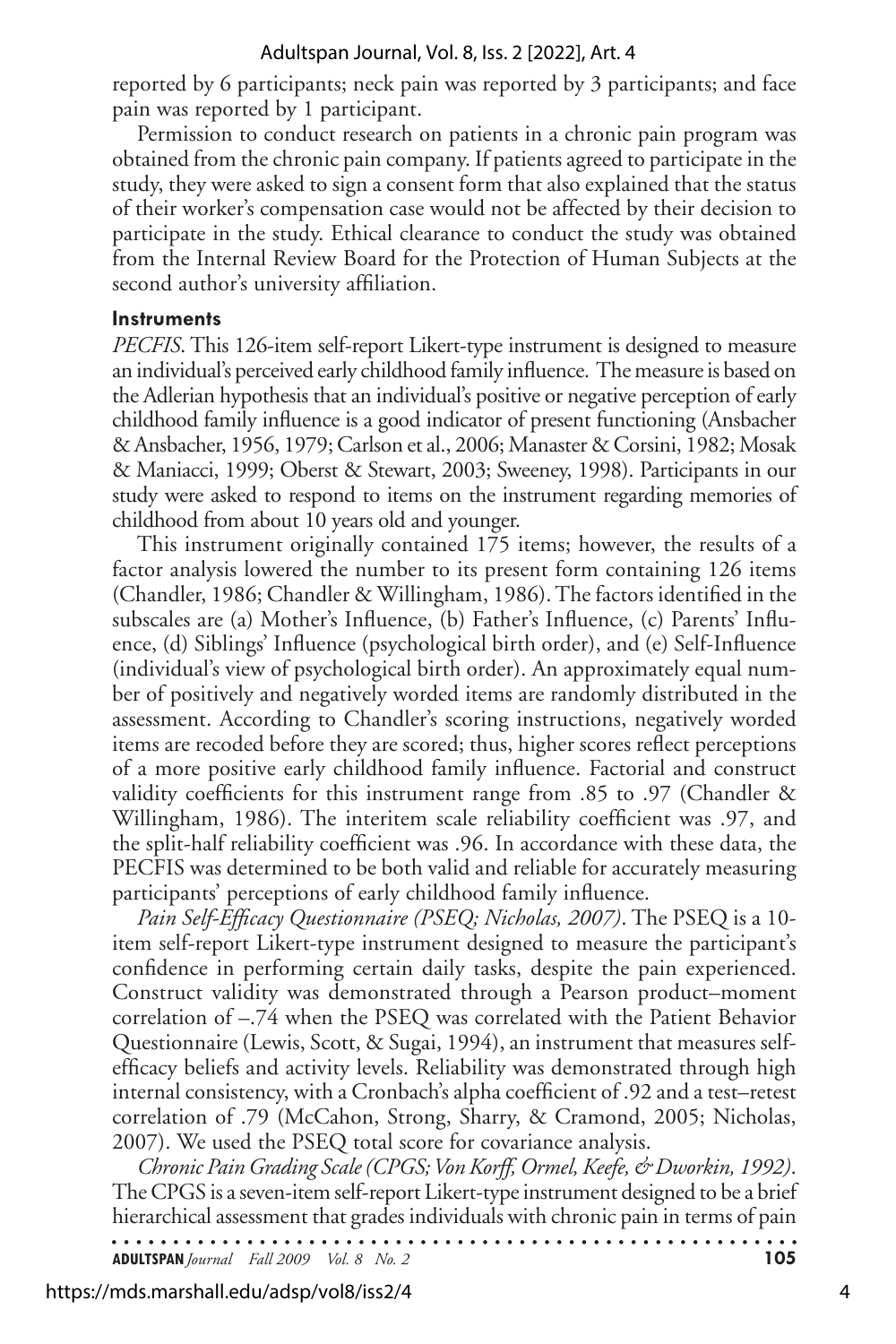intensity and disability. Validity was determined when the Guttman Scaling Model provided a good fit to the data for back pain (*H* = .43), headache (*H* = .49), and temporomandibular (TMD) pain (*H* = .60). (*Note*. *H* coefficient equals 1 minus the ratio of the observed number of discrepancies between two test items to the expected number of discrepancies if the items were statistically independent [Von Korff et al., 1992].) Reliability coefficients of the Guttman scales were .74, .73, and .80 for back pain, headache, andTMD pain, respectively. Using measures of internal consistency, Von Korff et al. found that the Cronbach's alpha coefficient was .74 for back pain, .67 for headache, and .71 for TMD pain.

The first three items on the CPGS measure characteristic pain intensity. The fourth item scores disability days by asking participants how many days during the last 6 months have they been prevented from doing regular activities such as work or school. The last three items provide a disability score. On the basis of their disability score, participants are assigned to one of five levels of disability: "0, no pain problem in the past six months; I, low disability–low pain intensity; II, low disability–high pain intensity; III, high disability–high pain intensity; IV, high disability–severely limiting" (Von Korff et al., 1992, p. 144). The authors of the CPGS reported that their data suggested that persons at Grade I show levels of psychological impairment, illness behavior, and disability that are within typical limits. Thus, only individuals who scored at a Grade II or higher were included in our study. According to the CPGS, 4 participants were scored as Grade II, 3 as Grade III, and 23 as Grade IV. For the correlational analysis, only disability scores were used because of their nature as continuous data.

#### **Procedure**

Thirty-five patientswho had been referred to the chronic painmanagement program by their treating doctor were administered the PSEQ and the CPGS. Participants completed the assessments during the course of their chronic pain management program. Before completing the instruments, participants were asked to complete a demographic profile that elicited their age, date of injury, diagnosis, gender, and years of education.

The first step in the data analysis was to calculate means and standard deviations for all variables, including demographic variables. The categorical variables were gender, diagnosis, and CPGS grade. Next, a Pearson product–moment correlation coefficient matrix was formed by correlating continuous data including PECFIS total scores, PSEQ total scores, and disability scores from the CPGS as independent variables.The correlational matrix allowed usto examine the correlation between participant scores on the PECFIS and perception of pain self-efficacy (as measured by the PSEQ), as well as explore the relationship between the participant-perceived early childhood family influence and level of pain-related disability (as measured by scores on the CPGS). We then conducted a forced-entry multiple regression analysis, with the goal of predicting scores on the criterion variable through the analysis of linearly combined predictor variables. Our data included two independent predictor variables; consequently, we used forced entry to add each independent variable into the model (Field, 2005; Thompson, 2006). As noted earlier, only 30 participants met the criteria for inclusion in the study.

Our review of the literature indicated that there is a relationship between perceived self-efficacy beliefs and the development of chronic pain and . . . . . . . . . . . .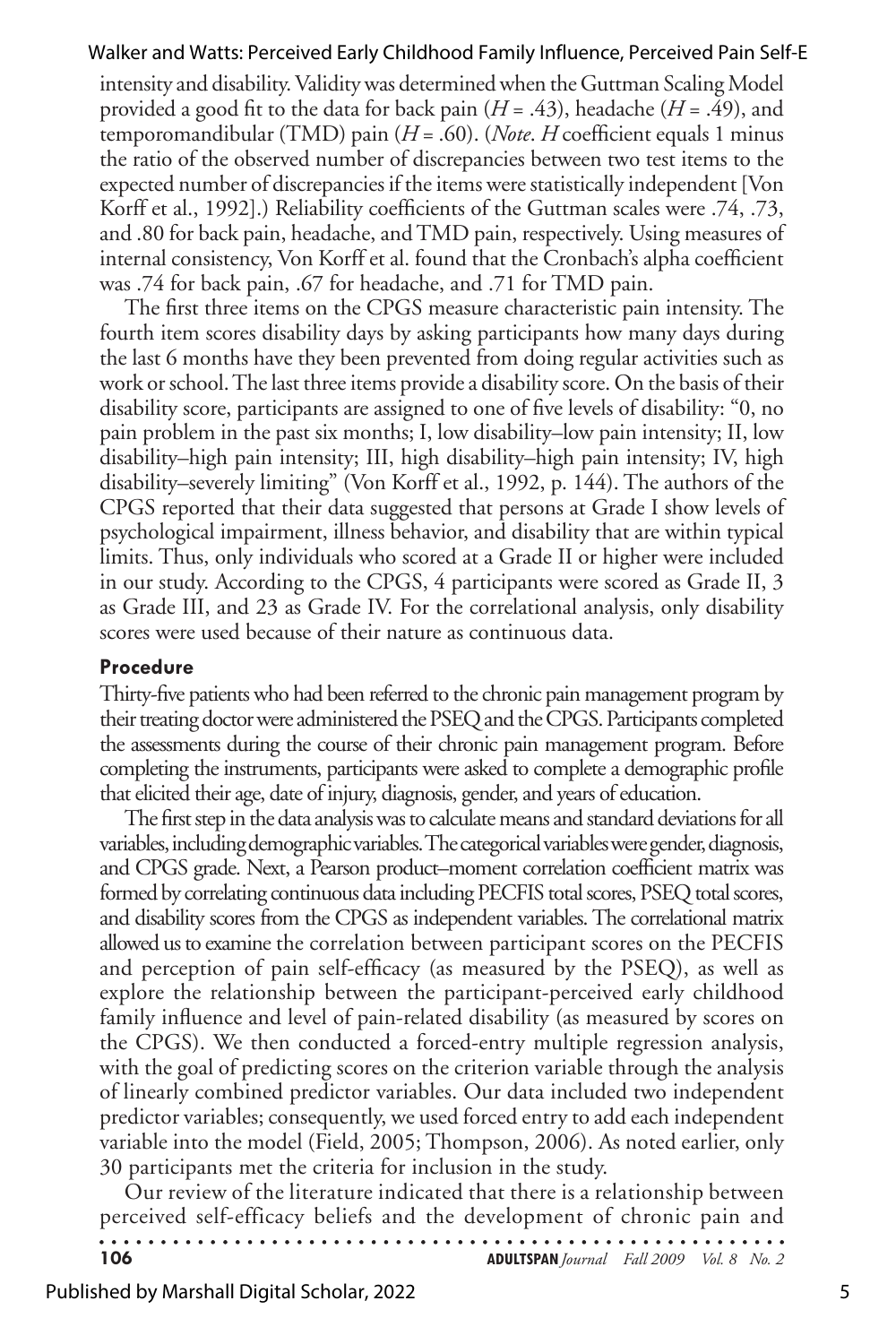chronic pain disability (Arnstein, 2000; Bandura, 1997; Cioffi, 1991; Keefe et al., 2004; Novy et al., 1997; Woby et al., 2005). As such, the first step in the multiple regression analysis was to enter data from the PSEQ. The second step was to add data from the PECFIS. This resulted in the optimal regression equation to predict scores on the CPGS using the independent variables of scores on the PSEQ and scores on the PECFIS.

## **Results**

The mean age of participants in our study was 42.7 years; the youngest participant was 25 years old, and the oldest was 65 (*SD* = 10.23). Means (standard deviations are in parentheses) for scores on the PSEQ, disability scores on the CPGS, and characteristic pain intensity scores on the CPGS were 31.37 (17.30), 66.21 (26.26), and 70.89 (12.16), respectively (see Table 1).

## **Bivariate Correlation Analysis Results**

Pearson product–moment correlation coefficients were calculated using a bivariate correlational analysis on the SPSS 15.0 statistical program to examine the relationships among the three independent variables, that is, PSEQ total scores, CPGS disability scores, and PECFIS total scores. By default, SPSS 15.0 sets the value of alpha at .05; thus, the default power calculation is at the .05 level, and the default level of the confidence intervals is 95%. There was a statistically significant negative correlation coefficient between disability scores on the CPGS and scores on the PSEQ ( $r = -.61$ ,  $p < .01$ , two-tailed). There was no statistically significant correlation between disability scores on the CPGS and total scores on the PECFIS, and there was no statistically significant correlation between scores on the PECFIS and scores on the PSEQ (see Table 2).

The forced-entry multiple regression analysis procedure of SPSS 15.0 was used to explore whether measurements of perceived early childhood family influence and measures of pain self-efficacy might predict disability scores on theCPGS.The independent variable of pain self-efficacy was entered first, followed by perceived early childhood family influence. Model 1 indicated a significant regression equation (*F* = 16.47) and identified scores on the PSEQ as predicting 37% of variance in disability from chronic pain in this sample(seeTable 3). Model 2 indicated that adding scores on the PECFIS explained an additional 6% (*R*²= .43, adjusted *R*² = .38) of the variance in the sample.

|                                    | Range |             |       |           |
|------------------------------------|-------|-------------|-------|-----------|
| Variable                           | Low   | <b>High</b> | М     | <b>SD</b> |
| Age                                | 25    | 65          | 42.70 | 10.23     |
| <b>PSEQ</b>                        | 0     | 60          | 31.37 | 17.30     |
| <b>CPGS</b>                        |       | 100         |       |           |
| Disability score<br>Characteristic |       |             | 66.21 | 26.26     |
| pain intensity                     | 53.33 | 100         | 70.89 | 12.16     |

|--|--|

## **Means and Standard Deviations of Continuous Variables**

*Note*. *N* = 30. PSEQ = Pain Self-Efficacy Questionnaire; CPGS = Chronic Pain Grading Scale.

. . . . . . . . . **ADULTSPAN***Journal Fall 2009 Vol. 8 No. 2* **107**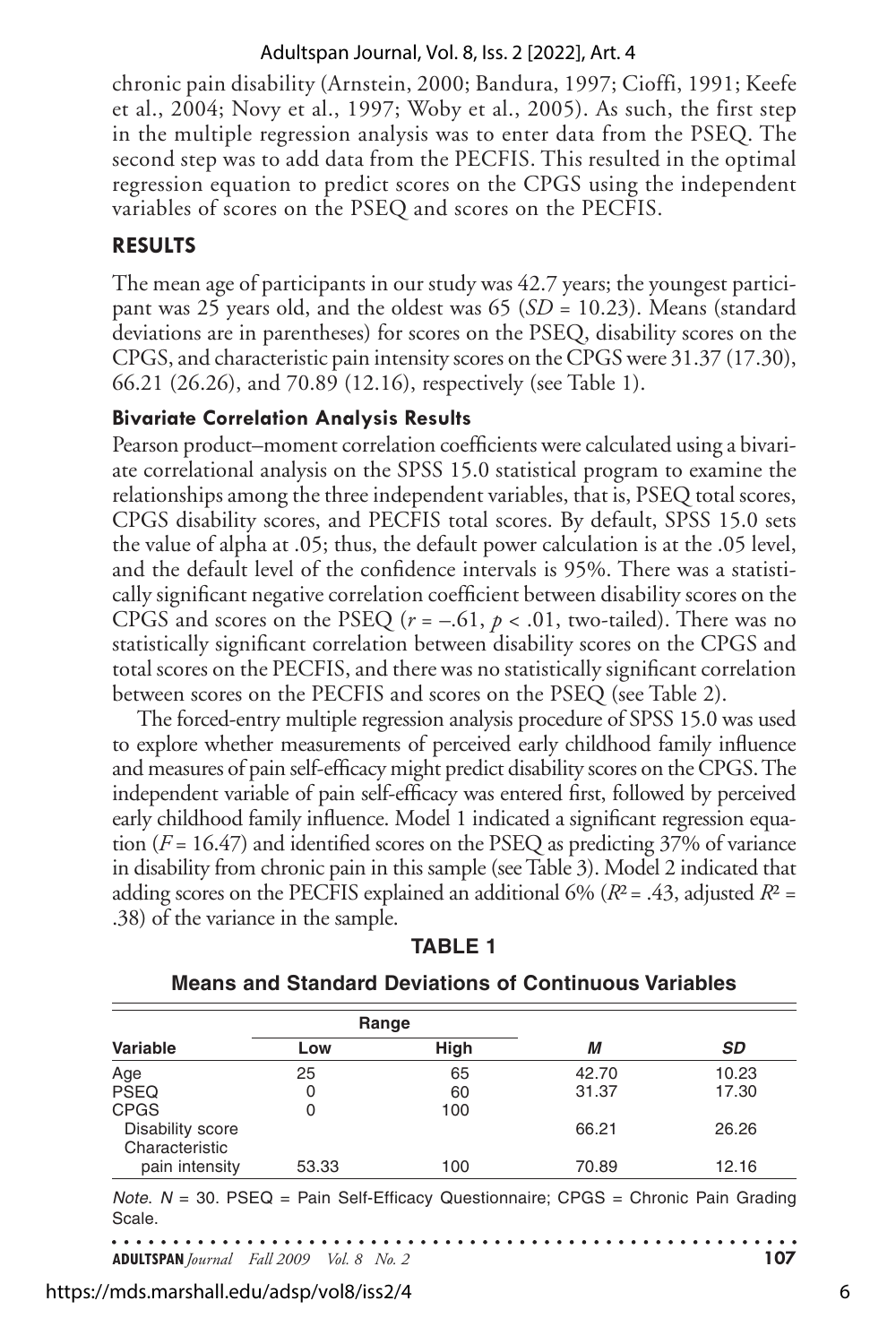| Variable                                                      |     |         |
|---------------------------------------------------------------|-----|---------|
| 1. Perceived Early Childhood<br><b>Family Influence Scale</b> | .27 | $-.06$  |
| 2. Disability score on Chronic Pain<br><b>Grading Scale</b>   |     | $-61**$ |
| 3. Pain Self-Efficacy<br>Questionnaire                        |     |         |

**Pearson Product–Moment Correlation Coefficients for the Three Independent Variables**

*Note*. *N* = 30.

\*\**p* < .01 (two-tailed).

## **Discussion**

The goal of our study was to explore the relationships among perceived early childhood family influence (as measured by the PECFIS), perceived pain self-efficacy in individuals with chronic pain (as measured by the PSEQ), and perceived pain-related disability (as measured by the CPGS). On the basis of previous research, we expected that scores on the PECFIS would be highly correlated with scores on the PSEQ. This assertion was not supported in our study. Results of a correlational analysis of perceived early childhood family influence and perceived pain self-efficacy indicated there was no significant relationship between PSEQ total scores and PECFIS total scores at the .05 level. Likewise, we failed to find a significant correlation at the .05 level between perceived early childhood family influence and disability scores on the CPGS. This was surprising because Chandler (1986) found that high scores on the PECFIS correlated highly with measures of established lifestyle. Previous research has indicated that individuals who experience disabling chronic pain scored lower on measures of perceived self-efficacy and often exhibited a pattern of living habituated by negative coping skills and sedentary activities (Arnstein, 1997, 2000; Von Korff & Miglioretti, 2005). Research has also indicated that individuals having more positive recollections of their early childhood scored higher on measures of ability to cope with stress (Kern et al., 1996).

Pain research has shown that therapy addressing self-efficacy beliefs, or individuals' confidence in their ability to achieve a desired goal or outcome,

| <b>MUNICIPY INCORPORATION AND INCORPORATION</b>                                |        |      |        |
|--------------------------------------------------------------------------------|--------|------|--------|
| Variable                                                                       |        | SE B |        |
| Model 1 <sup>a</sup><br>Pain Self-Efficacy Questionnaire                       | $-.92$ | .23  | $-.61$ |
| Model 2 <sup>b</sup>                                                           |        |      |        |
| Pain Self-Efficacy Questionnaire<br>Perceived Early Childhood Family Influence | $-.90$ | .22  | $-.60$ |
| Scale                                                                          | .06    | .04  | .24    |

**Multiple Regression Analysis for Models 1 and 2**

 ${}^{\alpha}P^2$  = .37 and adjusted  $R^2$  = .35.  ${}^{\beta}R^2$  = .43 and adjusted  $R^2$  = .38.

. . . . . . . . . . . . . . . . . . . . **108 ADULTSPAN***Journal Fall 2009 Vol. 8 No. 2* 

Published by Marshall Digital Scholar, 2022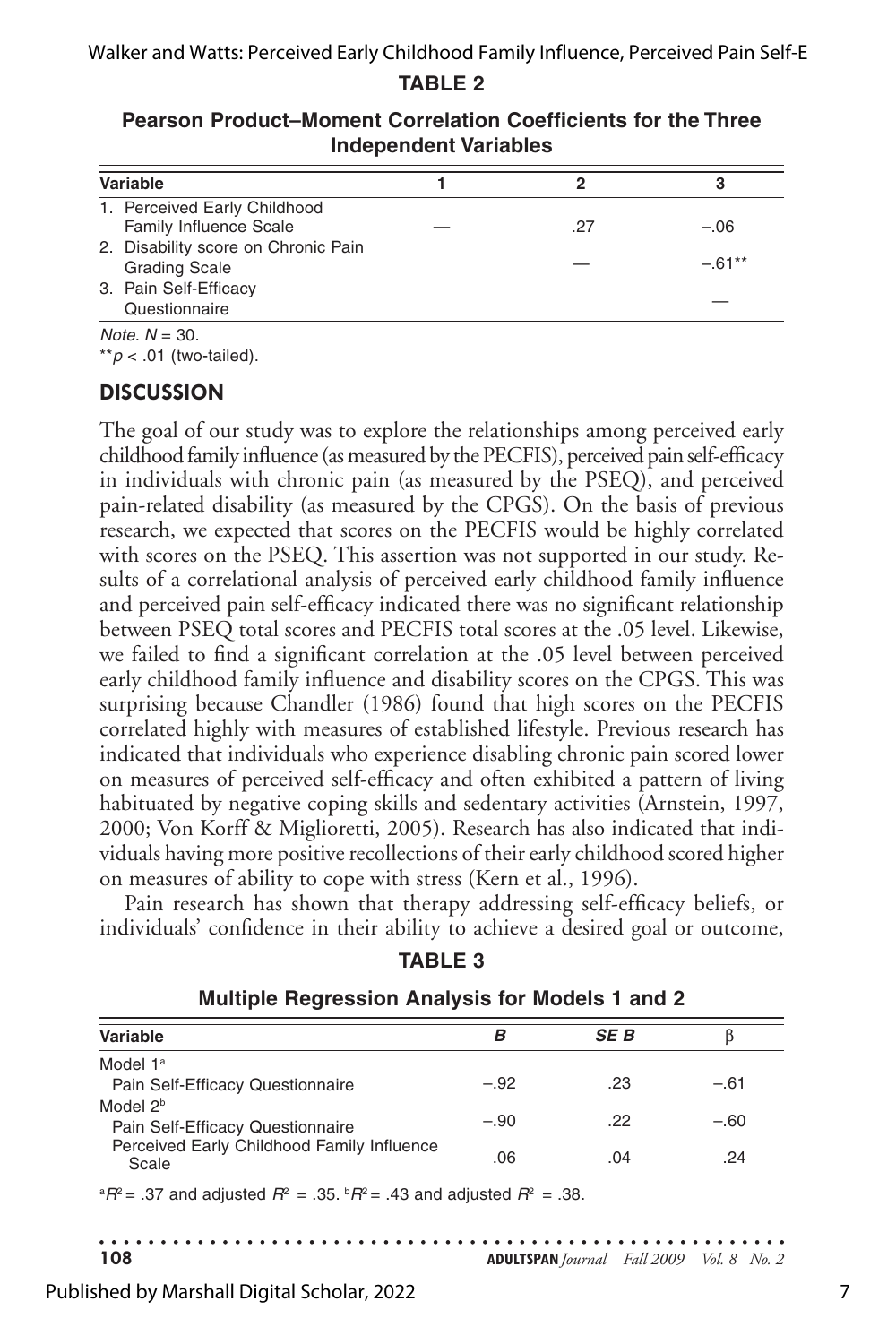was related to coping with or managing chronic pain (Arnstein, 1997, 2000; Cioffi, 1991; Novy et al., 1997; Prochaska & DiClemente, 1984). Perceived self-efficacy has been found to be a powerful mediator of personal resiliency (Bandura, 1986, 1989, 1997), success in adopting self-care regimens (Bandura, 2005; Benight & Bandura, 2004; Schwarzer, 2001), and ability to manage pain and use active coping skills (Arnstein, 2000; Bandura, 1997; Keefe et al., 2004; Novy et al., 1997; Woby et al., 2005). Our study supported previous research, showing that pain self-efficacy explained 37% of the variance in chronic pain disability in our participant sample. Although scores on the PECFIS explained an additional 6% of the variance in disability scores, perceived early childhood family influence was not a statistically significant predictor of variance in chronic pain disability.

## **Limitations**

Several factors must be considered when interpreting the results of our study. The first factor is the small sample size. Onwuegbuzie and Leech (2003) found that for correlational research designs, a minimum sample size of 30 represents a statistical power of only .51 for one-tailed tests for detecting a moderaterelationship (i.e., *r*  = .30) between two variables at the.05 level of statistical significance, and a power of .38 for two-tailed tests of moderate relationships. The number of participants in our study (*N* = 30) posed a threat to the internal validity of our findings. The difficulty involved in attempting this type of research is in locating individuals participating in a pain program. Because of confidentiality issues related to laws regarding the Health Insurance Portability and Accountability Act of 1996, and because such programs are often considered a worker's compensation offering and not advertised in mainstream media, multidisciplinary pain programs may be difficult to locate. Also, individuals who are approved for the pain program are usually experiencing severe financial difficulties because they have not been able to work for a long time. Therefore, they may be difficult to contact because of such issues as disconnected telephones and lack of transportation.

Another limitation is that the participants used by Chandler (1986) to develop the PECFIS were somewhat different from our research population. The 681 individuals (488 women, 193 men) who participated in the development of the instrument were undergraduate and graduate students at Texas Tech University in Lubbock, Texas (Chandler, 1986). The difference between the sample in our study and the population used in developing the PECFIS may account for the surprising lack of significant findings in regard to the PECFIS. Nevertheless, the PECFIS was the best available instrument for assessing perceived early childhood memories.

## **Recommendations for Counseling Practice and Future Research**

The role of perceived self-efficacy on the development of chronic pain has been explored extensively (Arnstein, 1997, 2000; Hazard, Haugh, Reid, Preble, & MacDonald, 1996; Novy et al., 1997). Bandura (1997) found that when low self-efficacy was identified, it could be enhanced through (a) skill mastery, (b) sharing vicarious experiences, (c) verbal persuasion, and (d) providing information about the individual's physiological and affective state. Multidimensional chronic

**ADULTSPAN***Journal Fall 2009 Vol. 8 No. 2* **109**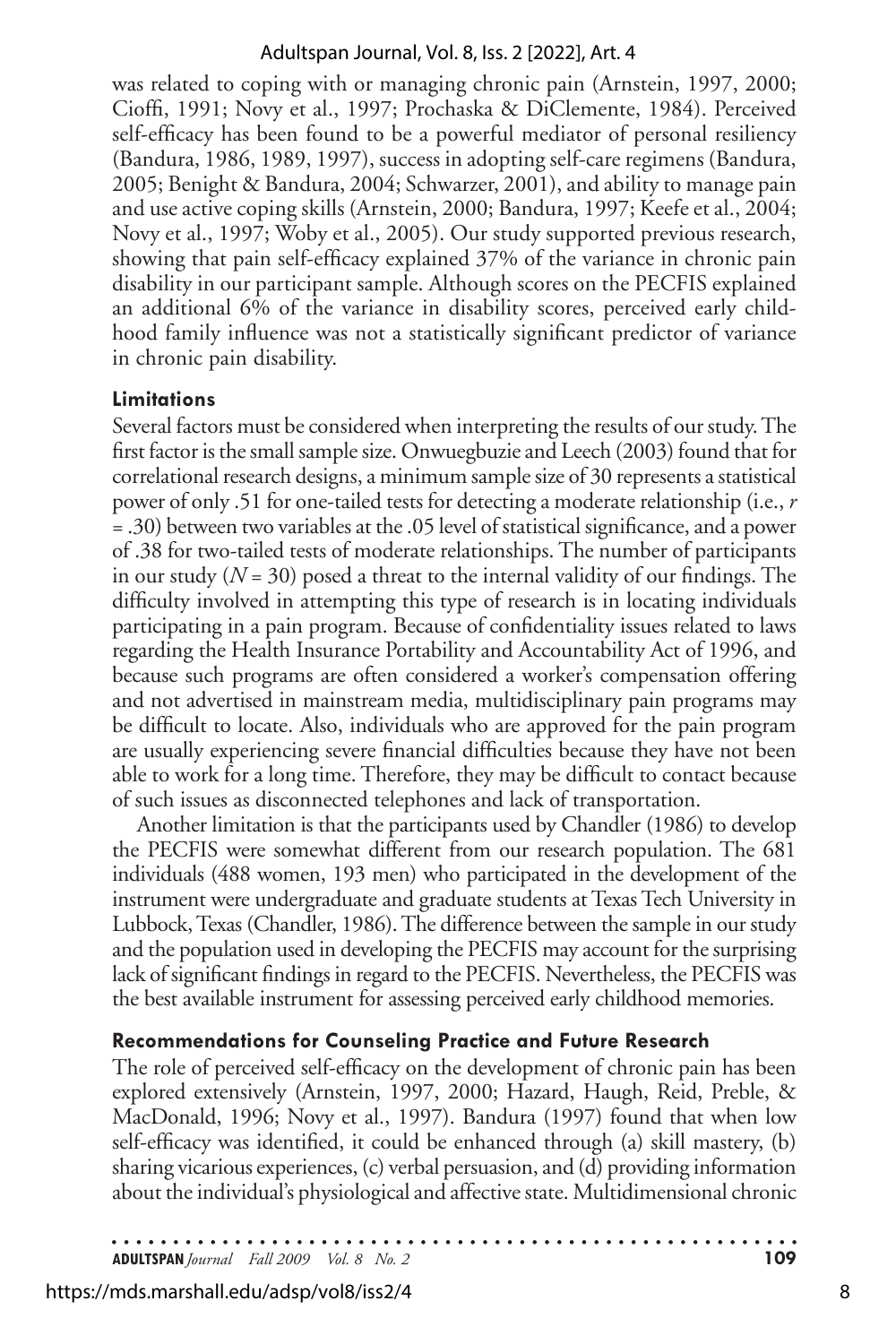pain programs that use cognitive behavioral therapy address these areas and have been found to be a cost-effective alternative to more expensive and invasive approaches (Wells-Federman, Arnstein, & Caudill-Slosberg, 2003). In addition, the Adlerian *encouragement* process may be useful in helping build perceived selfefficacy with clients experiencing chronic pain. Clients presenting for counseling typically struggle from discouragement or demoralization. One of the key tasks for counselors is to "assist in restoring patterns of hope" (Littrell, 1998, p. 63). For Adlerians, this "restoring patterns of hope" is a key, fundamental aspect of the encouragement process in counseling. Regardless of one's theoretical orientation, the Adlerian understanding of encouragement may be usefully integrated into a counselor's approach to counseling. The assumptions, characteristics, and methods of encouragement help to create an optimistic, empowering, and growthenhancing environment for clients. Encouragement is both an attitude and a way of being with clients. The process of encouragement helps build hope and the expectancy of success in clients by demonstrating concern, active listening, and empathy; communicating respect and confidence; focusing on strengths, assets, and resources; helping clients generate perceptual and behavioral alternatives; focusing on efforts and progress; and helping clients seethe humor in life experiences (Carlson et al., 2006; Watts, 1998, 2003; Watts & Phillips, 2004; Watts & Pietrzak, 2000; Watts & Shulman, 2003).

In future research addressing perceived self-efficacy, family, and pain, it will be important to address two important issues. First, future research must consider ethnicity and gender differences. Linton and Hallden (1998) reported that in assessing individuals with chronic pain, difficulties arise because there is the possibility that the factors being assessed operate differently in specific populations and cultures. Likewise, the Biocultural Model of Pain Perception developed by Juarez, Ferrell, and Borneman (1998) suggests that individuals learn about their pain expectations, attitudes, meanings, and emotional expressions by observing the behavior of others in their cultural group.

#### **References**

- American Academy of Pain Medicine. (2005). Management of chronic pain syndromes: Issues and interventions. *Pain Medicine, 6,* S1–S21.
- Ansbacher, H. L., & Ansbacher, R. R. (1956). *The individual psychology of Alfred Adler: A systematic presentation in selections from his writings*. New York: Harper & Row.
- Ansbacher, H. L., & Ansbacher, R. R. (1979). *Superiority and social interest: A collection of later writings* (3rd ed.). New York: Norton.

Arnstein, P. (1997). Pain intensity and self-efficacy as predictors of disability and depression in chronic pain. *Dissertation Abstracts International, 58*(03), 1205B. (UMI No. 9725488)

Arnstein, P. (2000). The mediation of disability by self-efficacy in different samples of chronic pain patients. *Disability and Rehabilitation, 22,* 794–801.

Aronoff, G., & Feldman, J. (2000). Preventing disability from chronic pain: A review and reappraisal. *International Review of Psychiatry, 12,* 157–169.

Bandura, A. (1986). *Social foundations of thought and action: A social cognitive theory*. Englewood Cliffs, NJ: Prentice Hall.

Bandura, A. (1989). Human agency in social cognitive theory. *American Psychologist, 44,* 1175–1184.

Bandura, A. (1997). *Self-efficacy: The exercise of control*. New York: Freeman.

Bandura, A. (2005).The primacy of self-regulation in health promotion. *Applied Psychology: An International Review, 54,* 245–254.

. . . . . . . . . . . . . . . . . . . . . . . . . . . . . . . **110 ADULTSPAN***Journal Fall 2009 Vol. 8 No. 2* 

#### Published by Marshall Digital Scholar, 2022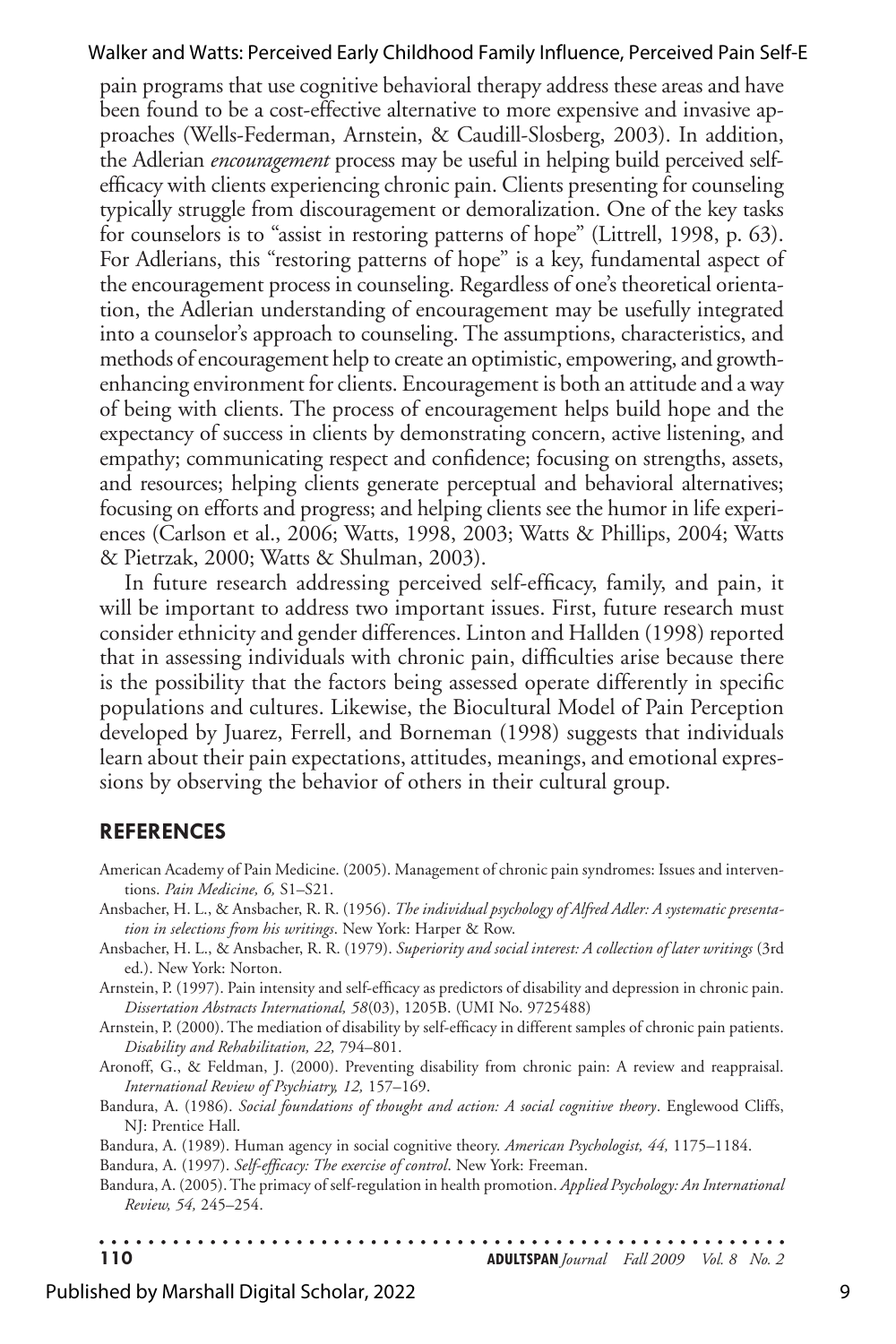- Benight, C., & Bandura, A. (2004). Social cognitive theory of posttraumatic recovery: The role of perceived self-efficacy. *Behavior Research and Therapy, 42,* 1129–1148.
- Cano, A., Johansen, A., Leonard, M., & Hanawalt, J. (2005). What are the marital problems of patients with chronic pain? *Current Pain and Headache Reports 2005, 9,* 96–100.
- Carlson, J., Watts, R. E., & Maniacci, M. (2006). *Adlerian therapy: Theory and practice*. Washington, DC: American Psychological Association.
- Chandler, C. K. (1986). Validation of the Adlerian construct of perceived early childhood family influence. *Dissertation Abstracts International, 47*(05), 1654A.
- Chandler, C. K., & Willingham, W. K. (1986). The relationship between perceived early childhood family influence and the established life-style. *Individual Psychology, 42,* 388–394.
- Cioffi, D. (1991). Beyond attentional strategies: A cognitive-perceptual model of somatic interpretation. *Psychological Bulletin, 109,* 25–41.
- Clark, A. (2002). *Early recollections: Theory and practice in counseling and psychotherapy*. New York: Brunner-Routledge.
- Dewar, A., White, M., Posade, S., & Dillon, W. (2003). Using nominal group techniqueto assess chronic pain, patients' perceived challenges and needs in a community health region. *Health Expectations, 6,* 44–52.
- Dewey, E. (1971). Family atmosphere. In A. G. Nikelly (Ed.), *Techniques for behavior change* (pp. 41–48). Springfield, IL: Charles C Thomas.
- Dinter, L. (2000). The relationship between self-efficacy and lifestyle patterns. *Journal of Individual Psychology, 56,* 462–473.
- Dreikurs, R., & Soltz, V. (1964). *Children: The challenge*. New York: Hawthorne.
- Ehde, D. M., Holm, J. E., & Metzger, D. L. (1990). The role of family structure, functioning, and pain modeling in headache. *Headache, 31,* 35–40.
- Field, A. (2005). *Discovering statistics using SPSS* (2nd ed.). London: Sage.
- Flor, H., & Turk, D. (1988). Chronic pain and rheumatoid arthritis: Predicting pain and disability from cognitive variables. *Journal of Behavioral Medicine, 11,* 251–265.
- Gatchel, R., Polatin, P., Noe, C., Gardea, M., Pulliam, C., & Thompson, J. (2003). Treatment and costeffectiveness of early intervention for acute low back pain patients: A one-year prospective study. *Journal of Occupational Rehabilitation, 13,* 1–9.
- Gloth, F. M. (2001). Pain management in older adults: Prevention and treatment. *Journal of the American Geriatrics Society, 49,* 188–199.
- Hazard, R. G., Haugh, L. D., Reid, S., Preble, J. B., & MacDonald, L. (1996). Early prediction of chronic disability after occupational low back injury. *Spine, 21,* 945–951.
- Health Insurance Portability and Accountability Act of 1996, Pub. L. No. 104-191 (1996).
- Juarez, G., Ferrell, B., & Borneman, T. (1998). Influence of culture on cancer pain management in Hispanic patients. *Cancer Practice, 6,* 262–269.
- Keefe, F. J., LeFebvre, J., Kerns, R., Rosenberg, R., Beaupret, P., Prochascka, J., et al. (2000). Understanding the adoption of arthritis self-management: Stages of change profiles among arthritis patients. *Pain, 87,* 303–313.
- Keefe, F. J., Rumble, M. E., Scipio, C. D., Giordano, L. A., & Perri, L. M. (2004). Psychological aspects of persistent pain: Current state of the science. *The Journal of Pain, 5,* 195–211.
- Kern, R., Gfroerer, K., Summers, Y., Curlette, W., & Matheny, K. (1996). Lifestyle, personality, and stress coping. *Individual Psychology, 52,* 42–53.

Kongstvedt, S. (1987). Cognitive approaches to pain control: Common factors underlying their effectiveness. *Journal of Counseling and Development, 65,* 538–540.

- Lame, I., Peters, M., Vlaeyen, J., Kleef, M., & Patijn, J. (2005). Quality of life in chronic pain is more associated with beliefs about pain, than with pain intensity. *European Journal of Pain, 9,*  15–24.
- Lemstra, M., & Olszynski, P. (2005). The effectiveness of multidisciplinary rehabilitation in the treatment of fibromyalgia. *Clinical Journal of Pain, 21,* 166–177.
- Lewis, T. J., Scott, T. M., & Sugai, G. (1994). The Problem Behavior Questionnaire: A teacher-based instrument to develop functional hypotheses of problem behavior in general education classrooms. *Diagnostique, 19,* 103–115.
- Linton, S., & Hallden, K. (1998). Can we screen for problematic back pain? A screening questionnaire for predicting outcome in acute and subacute back pain. *Clinical Journal of Pain, 14,* 209–215.

Littrell, J. M (1998). *Brief counseling in action.* New York: Norton.

Loeser, J. D. (1999). Economic implications of pain management. *Acta Anasthesiologica Scandinavica, 43,*  957–959.

. . . . . . . . . . . . . . . . . . . . . . . . . . . . . . . . **ADULTSPAN***Journal Fall 2009 Vol. 8 No. 2* **111**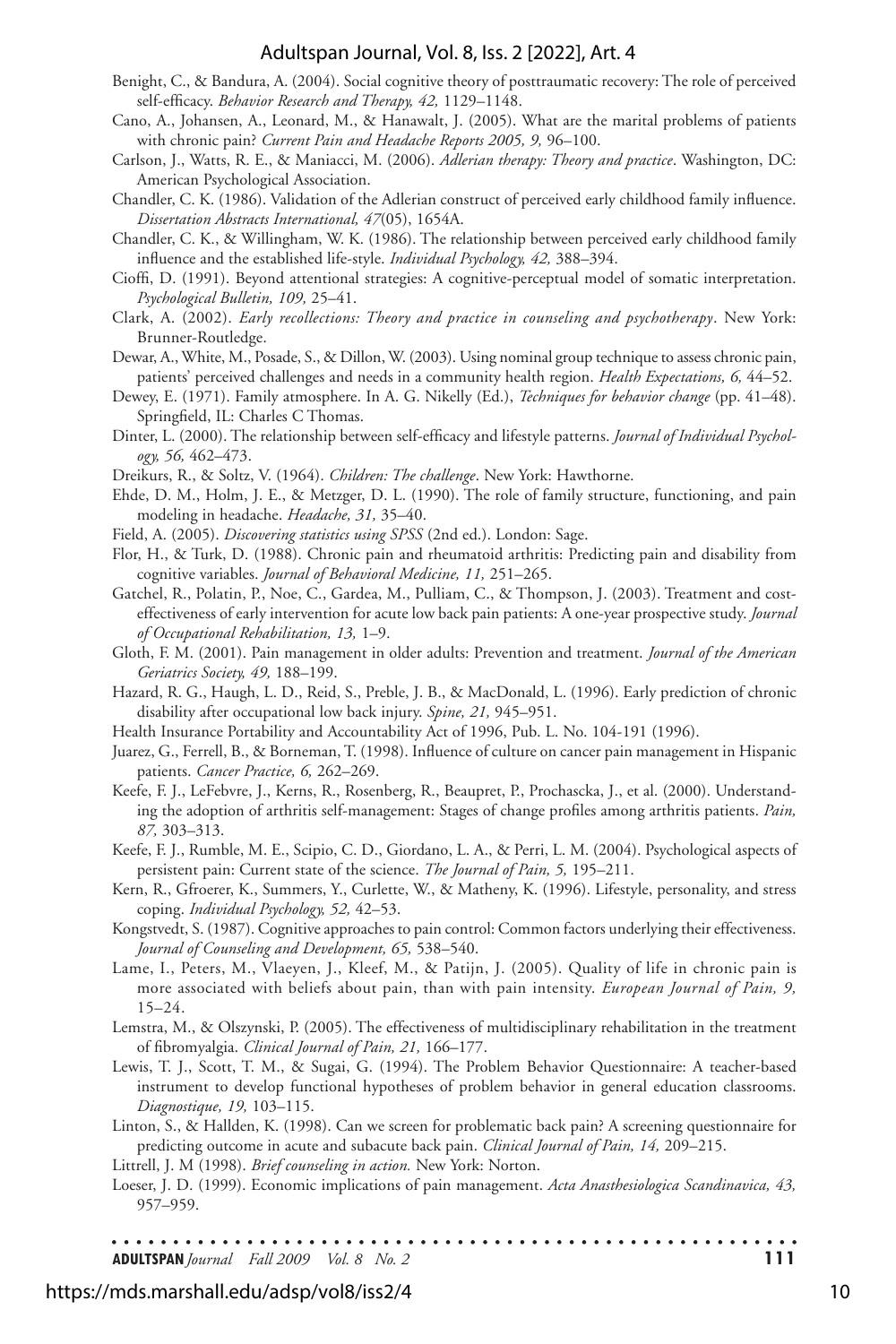Manaster, G. J., & Corsini, R. J. (1982). *Individual psychology: Theory and practice*. Itasca, IL: Peacock.

- McCahon, S., Strong, J., Sharry, R., & Cramond, T. (2005). Self-report and pain behavior among patients with chronic pain. *Clinical Journal of Pain, 21,* 223–231.
- Mosak, H. H., & Maniacci, M. (1999). *A primer of Adlerian psychology: The analytic-behavioral-cognitive psychology of Alfred Adler*. Philadelphia: Taylor & Francis.
- Nicholas, M. (2007). The Pain Self-Efficacy Questionnaire: Taking pain into account. *European Journal of Pain, 11,* 153–163.
- Novy, D. M., Nelson, D. V., Hetzel, R. D., Squitieri, P., & Kennington, M. (1997). Coping with chronic pain: Sources of intrinsic and contextual variability. *Journal of Behavioral Medicine, 21,* 19–34.
- Oberst, U. E., & Stewart, A. E. (2003). *Adlerian psychotherapy: An advanced approach to individual psychology*. New York: Brunner-Routledge.
- Onwuegbuzie, A. J., & Leech, N. L. (2003, October). *A typology of errors and myths perpetuated in educational research textbooks.* Paper presented at the annual meeting of the Northern Rocky Mountain Research Association, Jackson, WY.
- Paulson, M., Danielson, E., Larsson, K., & Norberg, A. (2001). Men's descriptions of their experiences of nonmalignant pain of fibromyalgia type. *Scandinavian Journal of Caring Sciences, 15,* 54–59.
- Pizzi, L., Carter, C., Howell, J., Vallow, S., Crawford, A., & Frank, E. (2005). Work loss, healthcare utilization and costs among U.S. employees with chronic pain. *DIS Manage Health Outcomes Journal, 13,*  201–208.
- Prochascka, J. O., & DiClemente, C. C. (1984). *The transtheoretical approach: Towards a systemic eclectic framework.* Homewood, IL: Dow Jones Irwin.
- Rowat, K. M. (1984). Assessing the "chronic pain family." *International Journal of Family Therapy, 7,*  284–296.
- Schanberg, L., Anthony, K., Gil, K., Lefebvre, J., Kredich, D., & Macharoni, L. (2001). Family pain history predicts child health status in children with chronic rheumatic disease. *Pediatrics, 108*, 1–7. Retrieved September 12, 2005, from http://www.pediatrics.org/cgi/content/full/108/3/e47
- Schwarzer, R. (2001). Social-cognitive factors in changing health-related behaviors. *Current Directions in Psychological Science, 10,* 47–51.
- Singer, J. A., & Salovey, P. (1993). *The remembered self: Emotion and memory in personality*. New York: Free Press.
- Smith, A., & Friedemann, M. (1999). Perceived family dynamics of persons with chronic pain. *Journal of Advanced Nursing, 30,* 543–551.
- Snelling, J. (1990). The role of the family in relation to chronic pain: Review of the literature. *Journal of Advanced Nursing, 15,* 771–776.
- Sullivan, M. J., & Stanish, W. D. (2003). Psychologically based occupational rehabilitation: The pain disability prevention program. *The Clinical Journal of Pain, 19,* 97–104.
- Sweeney, T. J. (1998). *Adlerian counseling: A practitioner's approach* (4th ed.). Philadelphia: Taylor & Francis.
- Thompson, B. (2006). *Foundations of behavioral statistics: An insight based approach*. New York: Guilford Press.
- Trunks, E. R. (2008). Chronic pain and the psychiatrist. *Canadian Journal of Psychiatry, 53,* 211–212.
- Trusty, J., Ng, K., & Watts, R. E. (2005). Model of effects of adult attachment on emotional empathy of counseling students. *Journal of Counseling & Development, 83,* 66–77.
- Turk, D. C. (2005). The potential of treatment matching for subgroups of patients with chronic pain: Lumping versus splitting. *Clinical Journal of Pain, 21,* 44–55.
- Turk, D., Rudy, T., & Flor, H. (1985). Why a family perspective for pain? *International Journal of Family Therapy, 7,* 223–234.
- Von Korff, M., & Miglioretti, D. (2005). A prognostic approach to defining chronic pain. *Pain, 117,*  304–313.
- Von Korff, M., Ormel, J., Keefe, F., & Dworkin, S. (1992). Grading the severity of chronic pain. *Pain, 50,* 133–149.
- Watts, R. E. (1998). The remarkable similarity between Rogers's core conditions and Adler's social interest. *Journal of Individual Psychology, 54,* 4–9.
- Watts, R. E. (2003). Adlerian therapy as a relational constructivist approach. *The Family Journal: Counseling and Therapy for Couples and Families, 11,* 139–147.
- Watts, R. E., & Phillips, K. (2004). Adlerian psychology and psychotherapy: A relational constructivist approach. In J. D. Raskin & S. K. Bridges (Eds.), *Studies in meaning: Exploring constructivist psychology* (Vol. 2, pp. 267–289). New York: Pace University Press.

**<sup>112</sup> ADULTSPAN***Journal Fall 2009 Vol. 8 No. 2*